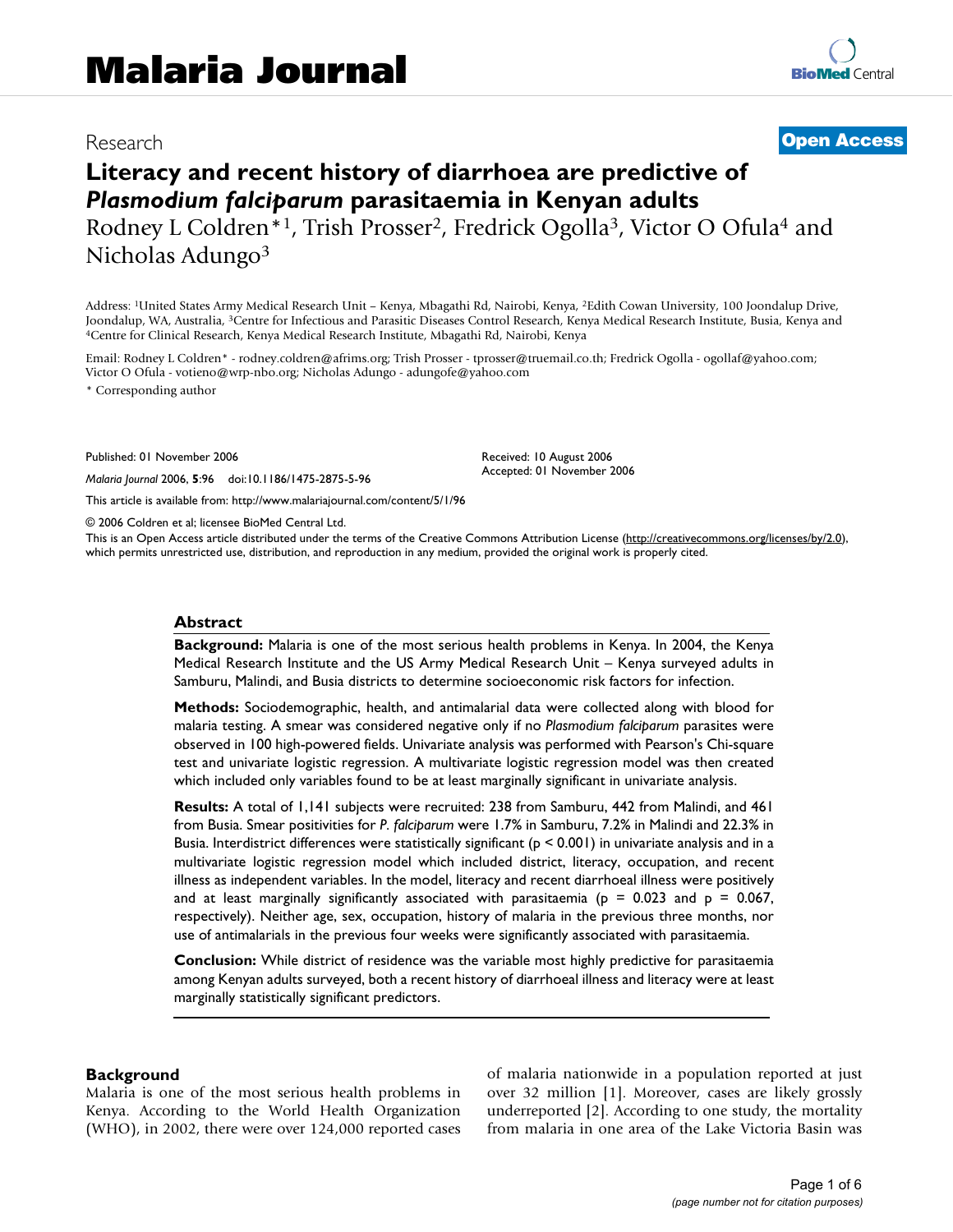20.8 per 1000 person-years [3]. The malaria burden is increased by high levels of resistance to antimalarial drugs [4-9] and by frequent self-administration of antimalarials [10-17].

Between June and September 2004, researchers from the Kenya Medical Research Institute (KEMRI) and the United States Army Medical Research Unit – Kenya (USAMRU-K) carried out a community-based malaria parasitaemia and arboviral serologic survey of residents of three ecologically and culturally diverse Kenyan districts: Samburu, Malindi, and Busia, to assess potential socioeconomic risk factors for exposure to these pathogens. Extensive demographic, socioeconomic, health history, and recent antimalarial use data were collected along with blood for malaria smear and arboviral antibody testing. The malaria parasitaemia rates found in these three districts are reported here. Additionally, this study examines individual risk factors for parasitaemia, such as occupation, literacy, recent illness, health care utilization, and use of antimalarials.

### **Methods**

#### *Study design*

The study employed a population-based, cross-sectional design. Two villages were selected from each of the three districts under study. A two-stage cluster sampling technique was used to select villages for enrollment. The study population enrolled consisted of all consenting adults aged 18 years and above living in any of these six villages for at least five years. A standardized questionnaire was administered and a malaria smear taken at enrollment. This study was performed under a protocol approved by the KEMRI/National Ethical Review Committee.

#### *Site selection*

#### *District*

The districts of Samburu, Malindi and Busia were selected for their ecological and social diversity. Samburu is located in semi-arid northern Kenya, where malaria is mesoendemic, and is sparsely populated, mostly by seminomadic herdsmen. Malindi is an Indian Ocean coastal district, with endemic malaria and a population of mostly fishermen and agriculturalists. Busia is located in the Lake Victoria basin region on the Ugandan border. It is a center of cross-border commerce and trade, but also has a large agrarian population and is endemic for malaria.

#### *Village*

Kenya is divided into provinces, districts, subdistricts, divisions, locations, sublocations and villages. To obtain a representative sample of adults residing in the districts, a two-stage cluster sampling technique was used. A sampling frame was created for each district, from which two sublocations were selected using probability proportional to population size sampling without replacement [18].

The second stage sampling frames were then created for each of these six sublocations with the enumeration units being the sublocation's villages. Using the same sampling technique, one village from each sublocation was selected. All eligible and consenting adults from each selected village were enrolled.

#### *Subject recruitment and informed consent*

At each of the selected sites, both the community leaders and the community were engaged prior to conducting the study. These leaders organized community meetings at which study staff explained the study and answered any questions posed in this open forum.

Enrollment was conducted in community centers, such as schools or clinics, selected by local community leaders. These leaders verified that all potential subjects had been residents of the selected villages for at least five years. Before any potential subject was enrolled, a trained field worker explained the study in the local language and offered the opportunity for potential subjects to ask questions. Investigators were available to answer any questions posed. Witnessed informed consent was obtained if the potential subject demonstrated understanding of the study and was willing to enroll. In the case of an illiterate subject, a thumbprint was obtained on the consent forms and a separate Witness to Consent form was signed by a literate witness who had observed the consent process.

#### *Questionnaire*

The study questionnaire was developed to obtain demographic, socioeconomic, and health information. Local medical authorities participated in questionnaire design. The questionnaire was modeled partly on the Kenya Demographic and Health surveys: 1988–1989 [19], 1998 [20], and 2002 [21]. The questionnaire was piloted in communities similar to those in the actual study, and was administered by trained interviewers. Before the interview ended, a principal investigator verified that recorded questionnaire responses were clear, complete, and internally consistent.

#### *Laboratory*

Thick and thin smears were prepared and read on-site by the project's laboratory technicians. A smear was considered to be negative if no *P. falciparum* parasites were observed in 100 high-powered fields. Subjects with positive smears were treated, free of charge, with an artemisinin-containing combination antimalarial, as recommended by the Kenyan Ministry of Health. This treatment constituted the study's direct benefit to the participants.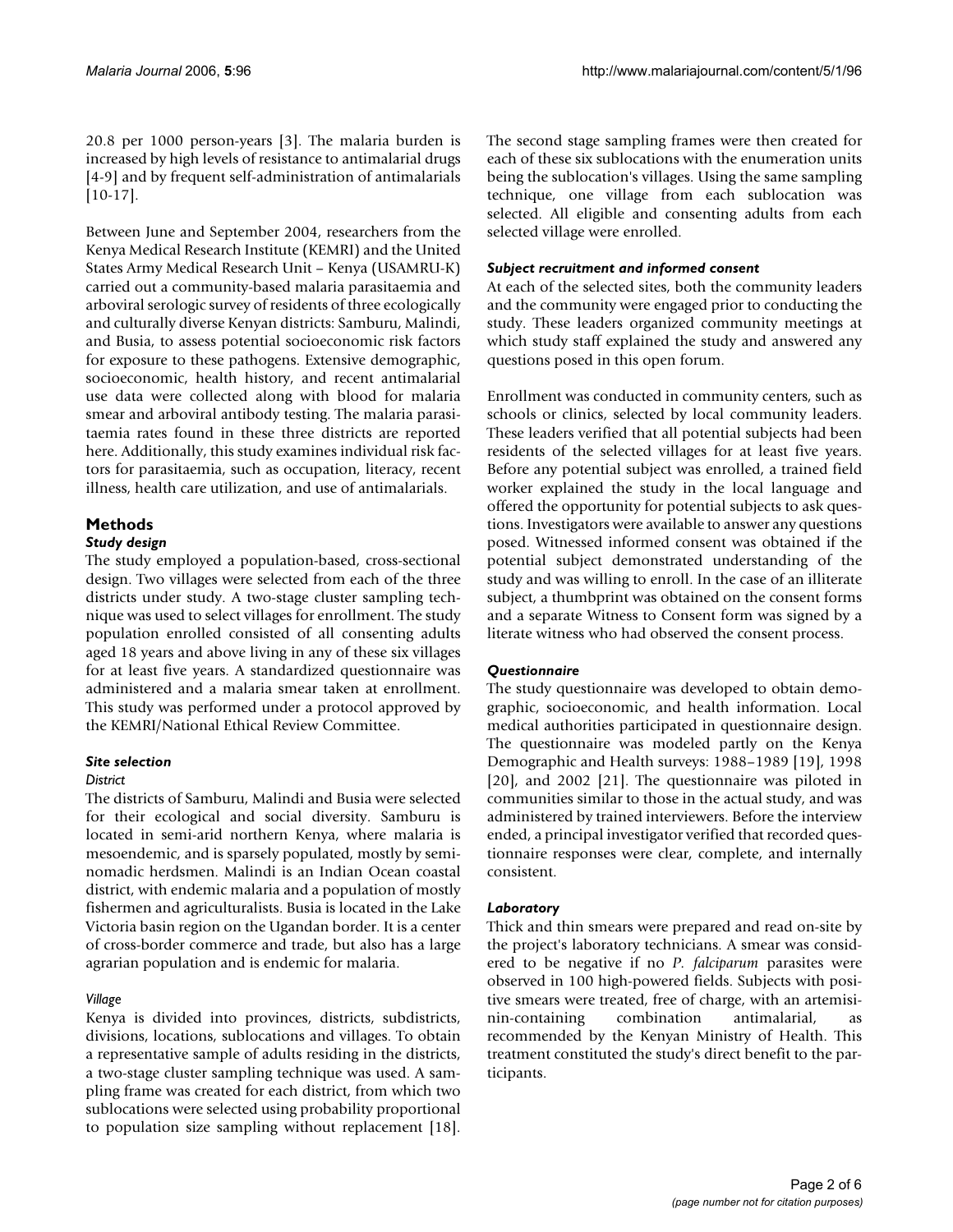#### *Data analysis*

Questionnaire information included a categorical age variable (18–25, 26–35, 36–45, and 46+ years old), sex, literacy (defined as being able to read or write a simple line and being able to read a newspaper), and occupational group. Subjects reported whether or not they had been ill in the past three months and, if so, what illness they had (unsure, malaria, common cold, diarrhoea, HIV/AIDS, STI, respiratory, other). Additionally, subjects were asked to report whether they had used antimalarials in the past month and which antimalarials were taken. Malaria smear results were examined as a dichotomous variable (positive or negative).

Questionnaire and laboratory data were double-entered into a Microsoft Access® (Microsoft Co., Redmond, WA) database and cross-checked for accuracy. Stata version 7 for Windows (Stata Corp., College Station, TX) was used for all statistical analysis. To obtain a valid estimate of associations between exposure variables and parasitaemia, univariate analysis was performed with Pearson's Chi-square test and univariate logistic regression. Mantel-Haenszel stratified relative odds (ROs) were calculated prior to further multivariate analysis to detect possible interaction between variables examined. As no interaction was detected, these results are not reported. A multivariate logistic regression model was then created which included only variables found to be at least marginally significant in univariate analysis (district, literacy, occupation, illness in previous three months), calculating maximum likelihood estimates of the adjusted ROs and 95% confidence intervals. If a categorical variable did not demonstrate a log-linear correlation with the outcome, dummy dichotomous variables were created and used in the logistic regression model. A p-value of <= 0.05 is considered statistically significant, while a p-value of > 0.05 and <= 0.10 is reported as marginally significant.

## **Results**

#### *Study population*

A total of 1,141 subjects were enrolled, representing 27.8% of the adult populations of the selected villages: 238 from Samburu, 442 from Malindi, and 461 from Busia. Of these, 731 (64.1%) were female and 410 (35.9%) were male. There was a marked difference in sex distribution in the different age ranges ( $p < 0.001$ ), with younger males being less proportionally represented than younger females. However, there was no statistically significant difference in the age or sex distribution of subjects among the three districts ( $p = 0.104$ ,  $p = 0.909$ , respectively). Of the 814 who answered questions about literacy, 322 (39.6%) were literate. Of the 1,110 subjects who responded to occupational questions, 585 (52.7%) were involved in agriculture, followed by home duties, which accounted for 167 (15.1%). No other occupational

groups constituted more than 10% of the study population, so these other groups are not analysed separately.

#### *Malaria smear results*

Malaria smear results are summarized in Table 1.

#### *District*

Of the 1,141 subjects tested, 139 (12.2%) had a positive smear for *P falciparum*. The rate of positives varied markedly by district ( $p < 0.001$ ), with 1.7% positive in Samburu, 7.2% in Malindi, and 22.3% in Busia.

#### *Sociodemographics*

Those who were literate had significantly higher parasitaemia rates than nonliterates with 13.7% of literates positive but only 6.9% of illiterates ( $p = 0.001$ ). The rates of parasitaemia were lower in those engaged in home duties, at 2.4%, than those in agriculture, at 14.4%, or other employment areas, at  $12.8\%$  (p < 0.001). Neither age nor sex were associated with differences in parasitaemia rates  $(p = 0.872, p = 0.387, respectively).$ 

#### *Recent Illness History*

Those who reported either a malarial or a diarrhoeal illness in the past three months had significantly increased rates of parasitaemia ( $p = 0.050$ ,  $p = 0.010$ , respectively). Of the 307 with a history of malaria, 15.3% were parasite positive on enrollment, while for the 45 reporting diarrhoea, the parasitaemia rate was 25.9%. The parasitaemia rate for those with other reported illness or no illness was 10.5%.

#### *Antimalarials*

Among those who had taken antimalarials in the past four weeks and those who had not, 13.3% and 11.9%, respectively, were smear-positive ( $p = 0.625$ ). Analysis for each medication separately failed to demonstrate any statistically significant association with smear positivity  $(p =$ 0.603).

#### *Logistic regression models*

Relative odds and 95% confidence intervals are presented in Table 1. A multiple logistic regression model that included variables found to be significant in univariate analysis demonstrated a statistically significant increased relative odds of parasitaemia for subjects in Malindi (p = 0.012) and Busia (p < 0.001) and those who were literate  $(p = 0.023)$ , and a marginally significantly increased odds of parasitaemia in those with diarrhoeal illness in the previous three months ( $p = 0.067$ ). No association remained of parasitaemia with primary occupation of home duties  $(p = 0.327)$  or with history of malaria in the previous three months ( $p = 0.849$ ).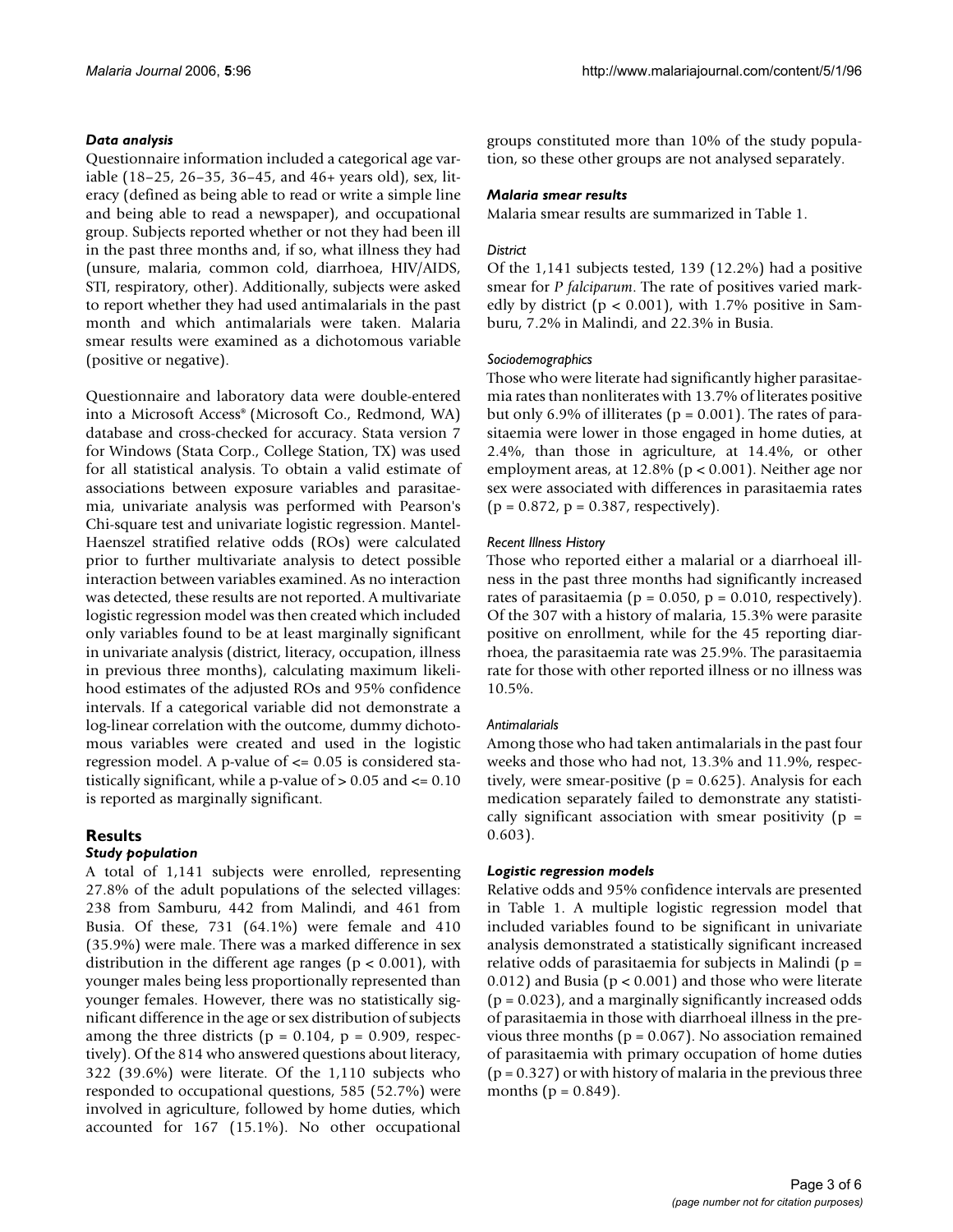| Characteristic                | $\mathsf{n}$ | Parasitemia rate | Unadjusted RO         | Adjusted RO*          |
|-------------------------------|--------------|------------------|-----------------------|-----------------------|
| District                      |              |                  |                       |                       |
| Samburu                       | 238          | 1.7%             | Reference             |                       |
| Malindi                       | 442          | 7.2%             | $4.57$ (1.59 - 13.07) | $4.03$ (1.35 - 12.02) |
| <b>Busia</b>                  | 461          | 22.3%            | $16.83(6.12 - 46.32)$ | $14.41(5.04 - 41.21)$ |
| Age                           |              |                  |                       |                       |
| $18 - 25$                     | 266          | 13.2%            | Reference             |                       |
| $26 - 35$                     | 286          | 12.6%            | $0.95(0.58 - 1.56)$   |                       |
| $36 - 45$                     | 219          | 12.3%            | $0.93(0.54 - 1.59)$   |                       |
| $46+$                         | 370          | 11.1%            | $0.82$ (0.51 - 1.33)  |                       |
| Sex                           |              |                  |                       |                       |
| Female                        | 73 I         | 11.5%            | Reference             |                       |
| Male                          | 408          | 13.2%            | $1.17(0.82 - 1.69)$   |                       |
| Literacy                      |              |                  |                       |                       |
| <b>Illiterate</b>             | 492          | 6.9%             | Reference             |                       |
| Literate                      | 322          | 13.7%            | $2.13(1.33 - 3.42)$   | $1.78(1.08 - 2.92)$   |
| Occupation                    |              |                  |                       |                       |
| Other                         | 458          | 12.8%            | Reference             |                       |
| Agriculture                   | 585          | 14.4%            | $1.15(0.77 - 1.70)$   |                       |
| <b>Home Duties</b>            | 167          | 2.4%             | $0.17(0.06 - 0.48)$   | $0.76$ (0.44 – 1.31)  |
| Illness in Past 3 Months      |              |                  |                       |                       |
| Other                         | 789          | 10.5%            | Reference             |                       |
| Diarrhoea                     | 45           | 25.9%            | $2.97(1.22 - 7.24)$   | $2.31(0.94 - 5.68)$   |
| Malaria                       | 307          | 15.3%            | $1.49(1.00 - 2.20)$   | $1.06(0.61 - 1.84)$   |
| Antimalarial Use Past 4 Weeks |              |                  |                       |                       |
| Not Used                      | 954          | 11.9%            | Reference             |                       |
| Used                          | 187          | 13.3%            | $1.14(0.71 - 1.81)$   |                       |

**Table 1: Parasitaemia rates and relative odds with 95% confidence intervals.**

\* Modeled relative odds in logistic regression model.

#### **Discussion**

Overall, this study found an association between parasitaemia and district of residence, literacy, and a history of diarrhoeal illness in the previous three months.

An interesting finding of this survey is that a history of diarrhoeal illness is a significant predictor for parasitaemia in Kenyan adults. The literature on the association of diarrhoea with malaria is somewhat conflicting and generally refers to the relationship between diarrhoea and acute malaria, while this survey correlates a history of diarrhoea in the past three months with a current parasitaemia. While diarrhoea is an often-cited symptom of malaria [22-24], there are several studies in the literature which demonstrate a negative correlation or lack of association between diarrhoea and malaria, both in nonimmune travelers and in residents of endemic areas [25- 28]. It is important to ascertain whether malaria is presenting as diarrhoeal illnesses in these populations to avoid missing the diagnosis of malaria and to avoid unnecessary antibacterial therapy for diarrhoea.

This positive relationship between a history of diarrhoea in the past three months and a positive malaria smear reached only marginal statistical significance in the aggregate, but was consistent in the individual districts, making type I error an unlikely explanation for this association. There are certainly many possible explanations for this association. It is of considerable interest that self-reported diarrhoea was associated with smear-positivity, whereas self-reported malaria was not. In these semi-immune populations, it is quite possible for diarrhoea to be the predominant symptom of malaria. As a diarrhoeal illnesses may not be recognized as malaria, treatment for malaria may not be sought or provided. While this difference in obtaining antimalarial therapy could explain a higher risk of parasitaemia among those with self-reported diarrhoea than self-reported malaria, this study does not support this as the explanation. While 30% of those with a history of malaria report taking an antimalarial in the previous month, 29% of those with a history of diarrhoea also report doing so. This difference is not statistically significant ( $p = 1.000$ ). However, both of these groups were more likely to have taken an antimalarial than those with other recent reported illnesses, of whom 14% took antimalarials (RO = 2.62, 95% CI 1.84 – 3.75) or those with no reported illness, of whom 6% took antimalarials (RO = 6.52, 95% CI 4.06 – 10.48). Of those with a history of either diarrhoea or malaria, those with a positive malaria smear were no more or less likely to have taken an antimalarial in the past month than those with a negative smear  $(p = 0.531, p = 0.708)$ . There was no difference in the anti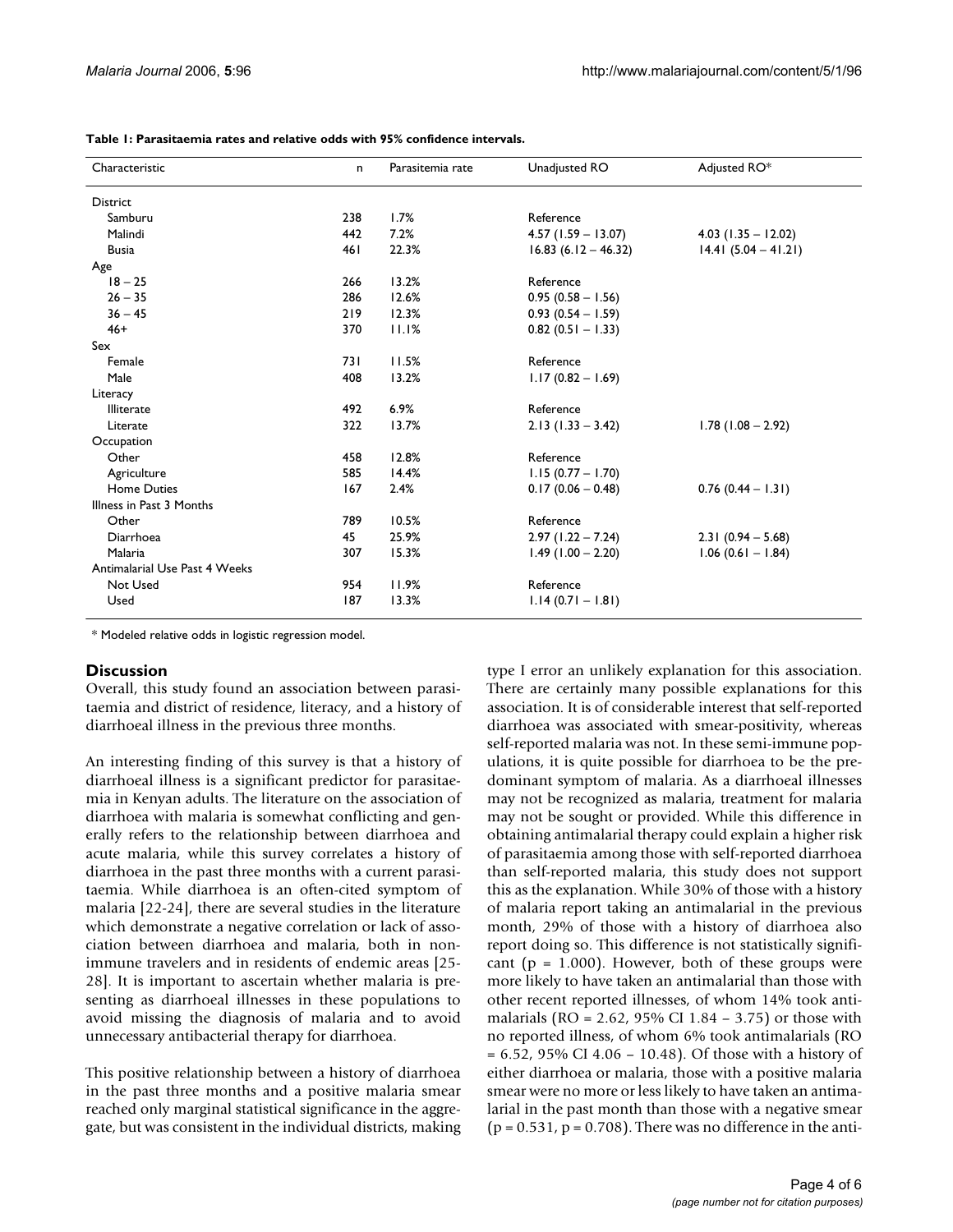malarials taken by those with diarrhoea and those with malaria ( $p = 0.869$ ). Further study of this association of diarrhea with parasitaemia would be useful in providing guidance for evaluation of diarrhoea in these populations and perhaps would prevent inappropriate antibiotic therapies from being administered.

Literacy was another significant risk factor for parasitaemia in this study, even after controlling for potential confounding effects. This was a consistent finding in all three districts, although not reaching statistical significance for individual districts. This association cannot be attributed to occupation, recent antimalarial treatment, or other known factors. Literacy can directly impact health-seeking behaviors and also serves as a marker for other socioeconomic differences between individuals. It is plausible that differences in health-seeking behaviors or other socioeconomic factors would affect rates of malaria infection. However, literacy would have been anticipated to be protective against, not a risk factor for, infection as literacy and education are believed to be associated with more appropriate use of medical care [29-35]. There is some evidence, though, that higher educational level does not correlate with appropriate judgment of illness severity [36]. This observation of higher parasitemia rates among literate subjects warrants further study.

A clear finding of this study is that district of residence is the factor most strongly associated with differences in parasitaemia rates at the time of enrollment. Specifically, compared to those enrolled in Samburu, the subjects enrolled from Busia and, less so, Malindi, had higher odds of parasitaemia, even after adjustment for known potential confounders. The difference in ecologies of a semiarid, a coastal, and a Lake Victoria basin district could well result in different disease transmission rates, particularly for vector-borne diseases [37-39]. District differences in public health infrastructure, sanitation, and cultural practices could also account for differences in disease occurrence and health perceptions.

There was no statistically significant association between history of antimalarial use in the past four weeks and the presence of parasitaemia on enrollment. This study did not have sufficient power to detect an association between specific antimalarial use and parasitaemia, even if such an association actually existed. Given an overall rate of 12.2% positivity, to find a 5% difference in malaria positivity with a power of 80% would require 826 subjects with a history of antimalarial use, a much higher number than the 187 enrolled.

There are several further limitations of this study. First is the use of self-reported data, particularly in the area of recent health histories and antimalarial usage. As noted above, the low number of patients with a recent history of antimalarial use limits the study's ability to investigate antimalarial resistance. Also, as previously noted, the enumeration unit was the village, not the individual subject.

## **Conclusion**

While district of residence was the variable most highly predictive of parasitaemia among Kenyan adults surveyed, both a recent history of diarrhoeal illness and literacy were at least marginally statistically significant predictors. No other demographic or occupational variable, including age and sex, was associated with parasitaemia in these populations. Further study is required to determine the nature of these associations.

### **Authors' contributions**

RLC served as overall Principal Investigator on the study, involved in all aspects of protocol design and execution, data analysis, and manuscript preparation. TP and FO designed the sociodemographic questionnaire, supervised field workers, and assisted in manuscript preparation. VOO designed the laboratory system and supervised the reading of malaria slides. NA conceived the study, supervised field and data entry personnel, and provided significant contribution to the manuscript. All authors read and approved the final manuscript.

#### **Acknowledgements**

The authors wish to thank Dr. Davy Koech, Director of the Kenya Medical Research Institute, for his generous support in making this research and publication possible. The authors also gratefully acknowledge the assistance of Shirley Segecha, Elizabeth Njogu, Ferdinard Adungo, Elias Muhidin, Salesio Mutembei, Sammy Leseita Lemonga, Jeremiah Kambe, Ruth Mupia, Dr. Steven Gaydos, Dr. Evan Scullin, Jennifer Gehrke, Sirley Peterson, and Norman Peterson; without their assistance, this study could not have been completed. The authors finally wish to thank Dr. Robert Chapman for his careful review and insightful input.

The opinions or assertions contained herein are the personal views of the authors and are not to be construed as official or reflecting the views of the Kenya Medical Research Institute, the United States Department of the Army or the United States Department of Defense.

Funding was provided by the Kenya Medical Research Institute, the United States Army Medical Research Unit – Kenya, the Walter Reed Army Institute of Research, and the United States Department of Defense Global Emerging Infectious Disease Surveillance and Response System.

#### **References**

- 1. **Country Health Profiles: Kenya** [\[http://www.afro.who.int\]](http://www.afro.who.int)<br>2. Arudo I. Gimnig IE. ter Kuile FO. Kachur SP. Slutsker L. Kolczal
- 2. Arudo J, Gimnig JE, ter Kuile FO, Kachur SP, Slutsker L, Kolczak MS, Hawley WA, Orago AS, Nahlen BL, Phillips-Howard PA: **Comparison of government statistics and demographic surveillance to monitor mortality in children less than five years old in rural western Kenya.** *Am J Trop Med Hyg* 2003:30-37.
- 3. Korenromp EL, Williams BG, Gouws E, Dye C, Snow RW: **[Measure](http://www.ncbi.nlm.nih.gov/entrez/query.fcgi?cmd=Retrieve&db=PubMed&dopt=Abstract&list_uids=12781507)[ment of trends in childhood malaria mortality in Africa: an](http://www.ncbi.nlm.nih.gov/entrez/query.fcgi?cmd=Retrieve&db=PubMed&dopt=Abstract&list_uids=12781507) assessment of progress toward targets based on verbal [autopsy.](http://www.ncbi.nlm.nih.gov/entrez/query.fcgi?cmd=Retrieve&db=PubMed&dopt=Abstract&list_uids=12781507)** *Lancet Infect Dis* 2003, **3:**349-358.
- 4. Mbaisi A, Liyala P, Eyase F, Achilla R, Akala H, Wangui J, Mwangi J, Osuna F, Alam U, Smoak BL, Davis JM, Kyle DE, Coldren RL, Mason